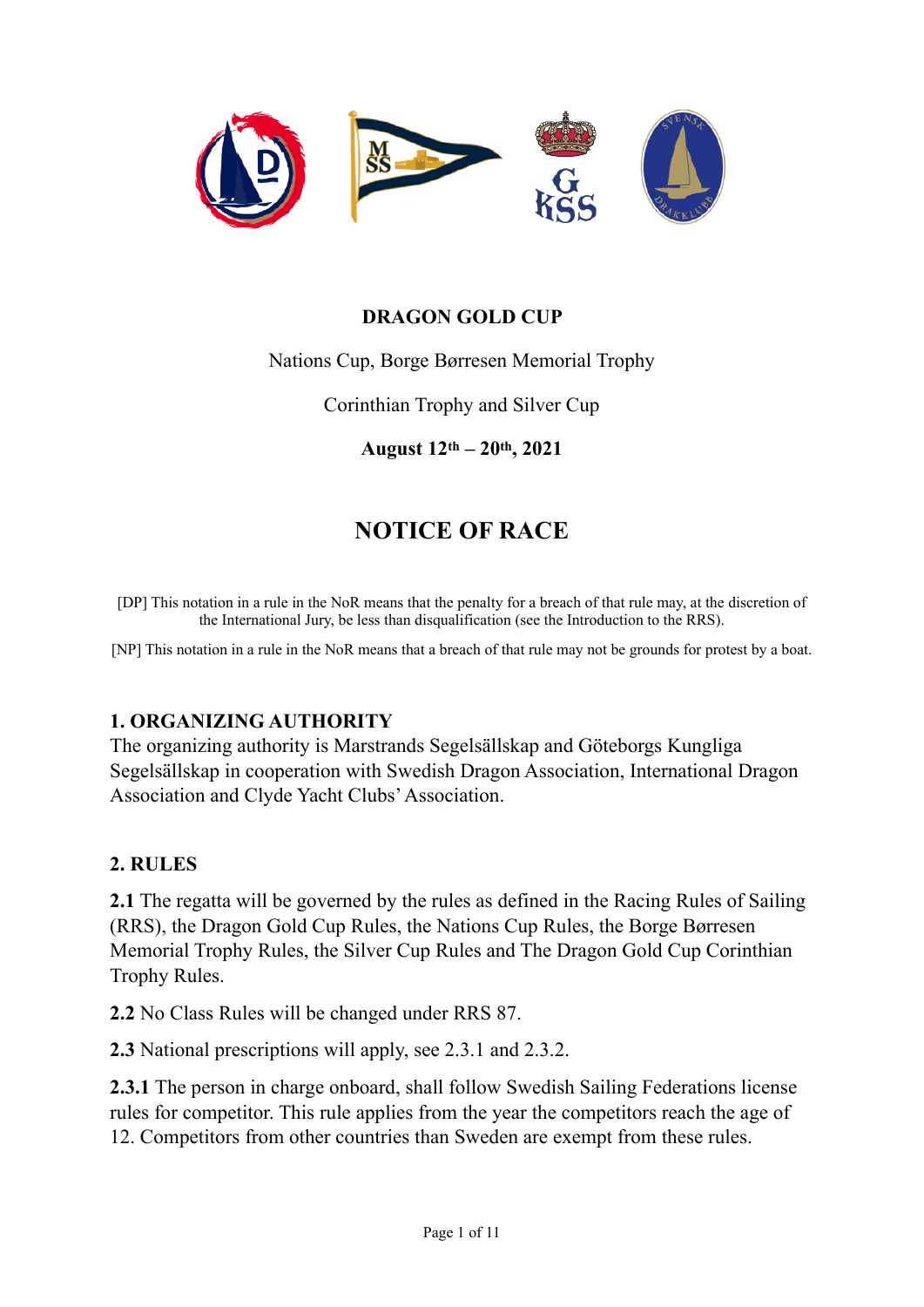**2.3.2** Personal Flotation Device. Competitors shall when afloat wear personal flotation devices. This rule does not apply to short-term replacement or adjustment of clothing or personal equipment, or when competitors are in the harbor, or under deck. Wet suits and dry suits are not personal flotation devices. This changes RRS 40. A boat that breaks this rule may be warned or penalized at the discretion of the International Jury.

**2.4** In the event of a conflict between the Notice of Race and the Sailing Instructions, the Sailing Instructions shall prevail (this changes RRS 63.7).

**2.5** Further changes to the rules will be detailed in the Sailing Instructions.

**2.6** If there is a conflict between languages the English text will take precedence.

### **3. ADVERTISING AND IDENTIFICATION [DP]**

**3.1** Boats may be required to display bow numbers and advertising chosen and supplied by the Organizing Authority in accordance with World Sailing Regulation 20.4.1. Subject to CR 1.24 bow or hull stickers made of non-biodegradable material are not permitted.

**3.2** If this rule is broken, World Sailing Regulation 20.9.2 applies.

## **4. ELIGIBILITY, SAILOR CATEGORIZATION AND ENTRIES**

**4.1** The regatta is open to all boats of the International Dragon Class, holding valid measurement certificates.

**4.2** A boat's owner and any other person in charge shall be up to date members of their National Dragon Association.

**4.3** Competitors shall comply with the World Sailing Eligibility Code (World Sailing Regulation),

**4.4** For the Nations Cup, each nation with at least three boats entered shall participate as a team. Each team shall consist of three Dragons with identical National Sail Letters. The first three boats from each nation in the first completed race shall form that nation's team.

### **4.5 For the Corinthian Division and Trophy the following applies**:

**4.5.1** World Sailing Sailor Categorization Code Regulation 22 applies, and all crew shall have valid G1, if unclassified they are deemed as G3".

**4.5.2** A boat entered in the Corinthian Division for the Corinthian Trophy shall also be entered automatically in the Open Division and shall be eligible for prizes and trophies in both divisions.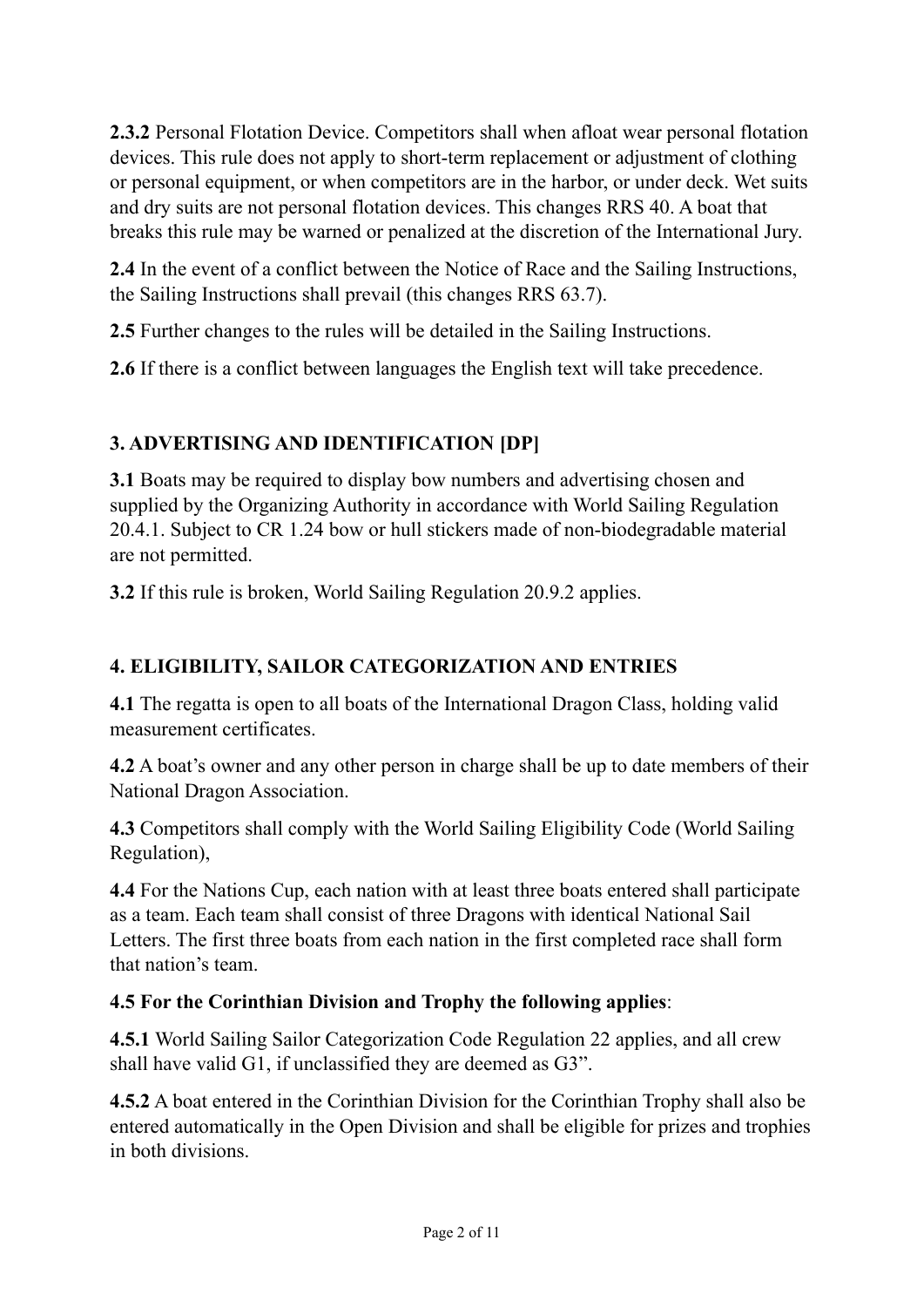**4.5.3** Details of the ISAF Sailor Categorization Code and information on how to apply can be found on the World Sailing website: https://www.sailing.org/ categorization\_form.php

**4.5.4** The closing date for entrants to confirm their eligibility for the Corinthian Division shall be - See NoR appendix A- Schedule. Each entry shall include a complete crew list and show the categorization and World Sailing ID number for each crew.

**4.5.5** All crew shall hold a valid categorization prior to this closing date- See NoR appendix A- Schedule, which does not expire until after the final day of the regatta. Should a boat whose Corinthian entry has been checked and accepted need to change a crew member between the closing date of the entry and the first scheduled race of the regatta, the name of the new crew member, with valid World Sailing ID number must be submitted to the Organizing Authority for their approval. In case of emergency during the regatta, substitution of a crew member with similar World Sailing Categorization is only allowed with prior written approval of the race committee applied and given at first possible opportunity.

**4.5.6** A representative of World Sailing Sailor Categorization Authority may be present during registration and may carry out spot checks.

**4.5.7** All crew lists will be posted on the Official Notice Board and the event website www.goldcup21.com. This list will include any changes made in accordance with NoR 4.5.5. OFN is located outside Strandverket fortress on Marstrand Island.

**4.6** The Categorization Protest Time Limit is the end of the protest time limit on the first day of racing or, in case of any changes in accordance with this NoR, by the end of protest time on the day of posting. The RC/OA has the right to protest anytime.

**4.7** Eligible boats may be entered by completing the entry form via the event website www.goldcup21.com including payment of the required entry fee.

**4.8** The OA may limit the number of entries to 100. All entrants will be recorded in order of receipt of the entry form and payment of the fee. After the limit of entrants has been reached, a waiting list will be made.

**4.9** Entries and relevant entry fees must be received prior to August 1<sup>st</sup> 2021.

**4.10** Late entries may be accepted at the sole discretion of the Organizing Committee.

**4.11** Only boats that have completed all registration requirements will be allowed to compete. Registration includes crew weighing, presenting proof of memberships, and list of sails. Each boat shall produce a valid measurement certificate not later than - See NoR appendix A - Schedule.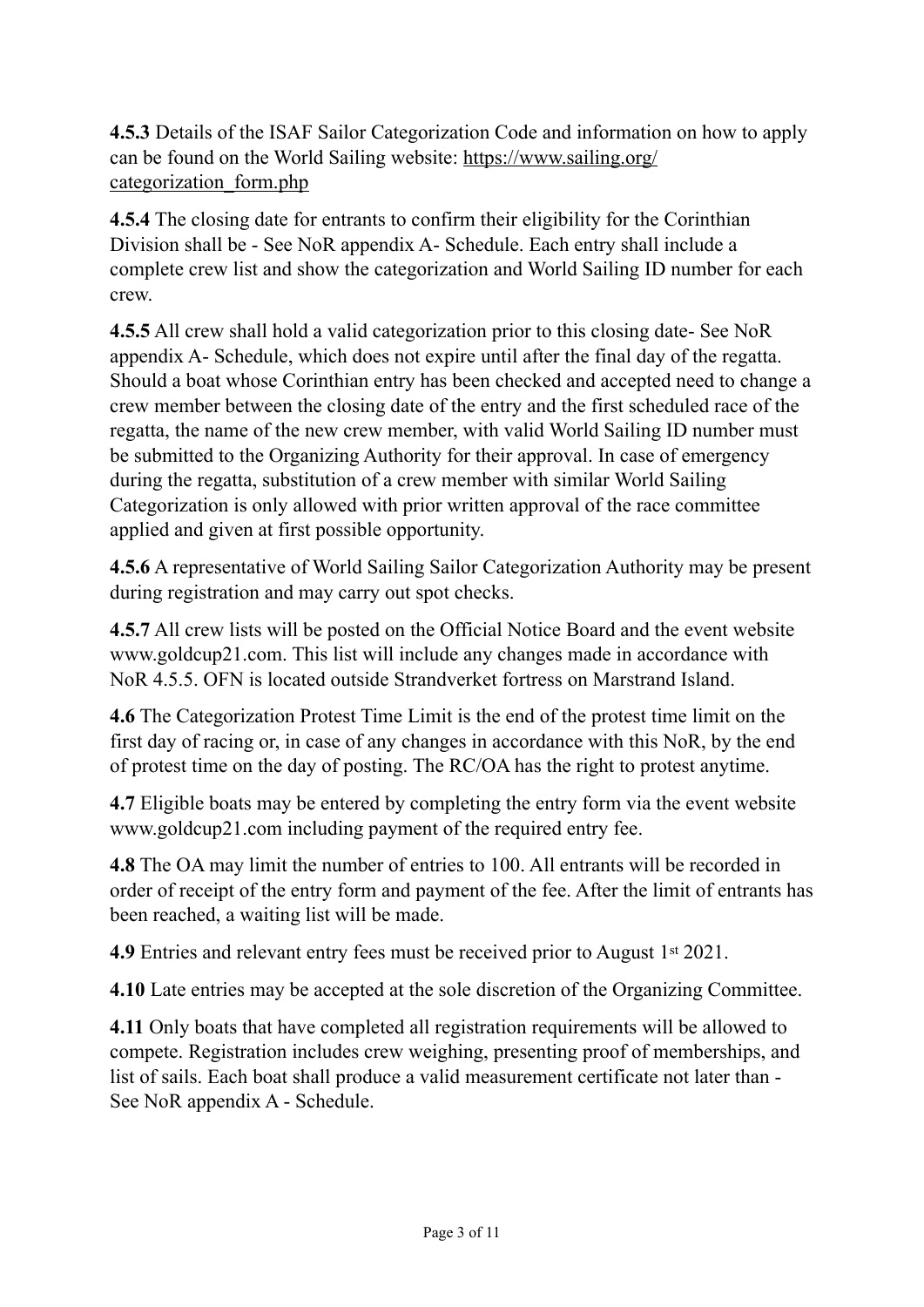### **5. FEES**

**5.1** Early/ordinary entry fee: SEK 9,000. Late entry fee: SEK 12,000 - See NoR appendix A - Schedule and See NoR appendix B - Registration & Payment.

**5.2** The entry fee includes launching and hoisting, berthing, trailer parking, participation in opening and closing ceremonies and selected social receptions for crew. Regatta dinner is not included in the entry fee**.**

**5.3** Entries will not be valid until payment is received and confirmed by the Organizing Authority. Confirmation of receipt of entry and completion of processing of payment will be acknowledged by e-mail.

#### **6. SCHEDULE and MEASURING**

**6.1** Registration and crew weighing: - See NoR appendix A - Schedule Registration and crew weighing will take place at Havshotellet, Koön.

**6.2** Measuring and inspection: - See NoR appendix A - Schedule Measuring and equipment inspection of sails and boat will take place at Ringens Hallar, Marstrand.

**6.3** Event schedule on racing days See NoR appendix A - Schedule

**6.4** Six races are scheduled for the Dragon Gold Cup. Two races per day may be sailed if the race committee so decides and the decision is published in accordance with NoR 6.6.

**6.5** On Friday August 20th, 2021, no warning signal will be made after:See NoR Appendix A - Schedule.

**6.6** The Organizing Authority and/or the race committee reserve the right to change the schedule. Any change to the schedule of races will be posted on the notice board no later than 20:00 hrs on the day before it will take effect.

#### **7. MEASURING AND EQUIPMENT INSPECTION**

**7.1** Measuring and equipment inspection of boats and sails will take place prior to the commencement of racing, according to the schedule in NoR 6. The measuring and equipment inspection of boats and sails shall be according to the stipulation of the IDA Technical Committee. Each boat shall bring a valid measurement certificate.

**7.2** Boats shall not present any unmeasured sails for registration and measuring.

**7.3** No more than eight (8) sails per boat may be submitted.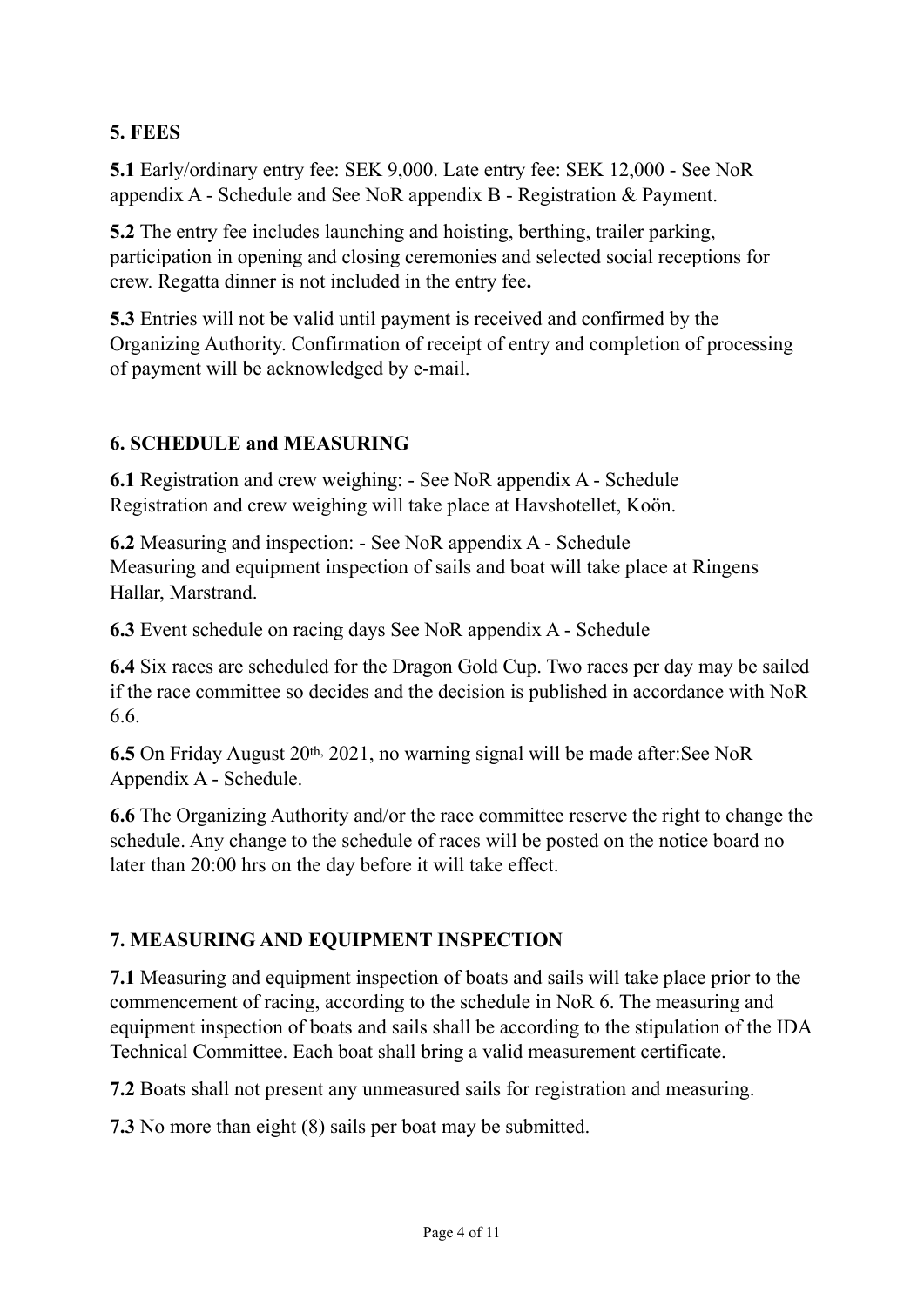**7.4** Boats shall not use any sail(s) other than the eight (8) sails submitted for measurement except with the prior written permission of the race committee and then only in exceptional circumstances.

**7.5** Boats may be subject to inspection at any time during the event. The procedures for inspections during the event will be specified in the Sailing Instructions.

### **8. SAILING INSTRUCTIONS**

The Sailing Instructions will be available from - See NoR Appendix A - Schedule - and will also be posted on the event website www.goldcup21.com when available.

#### **9. VENUE**

The regatta venue is Marstrands Segelsällskap at Strandverket fortress on the south part of Marstrand island.

#### **10. THE COURSES**

**10.1** The courses to be sailed will be the windward-leeward type with spreader/offset marks and leeward gate. The total course length will be approximately twelve (12) nautical miles.

**10.2** The racing areas will be defined in the Sailing Instructions.

#### **11. PENALTY SYSTEM**

**11.1** An international jury will be appointed in accordance with Appendix N.

**11.2** On-the-water judging may be used, and the procedure will be detailed in the Sailing Instructions.

As provided in RRS 70.5 there shall be no appeal from the decisions of the international jury, which will be constituted in accordance with RRS 91(b) and RRS Appendix N.

#### **12. SCORING**

**12.1** Four races are required to be completed to constitute a series.

**12.2** No race shall be discarded.

**12.3** For the application of RRS Appendix A, the number of boats entered in the Series shall be the number of entries confirmed at registration.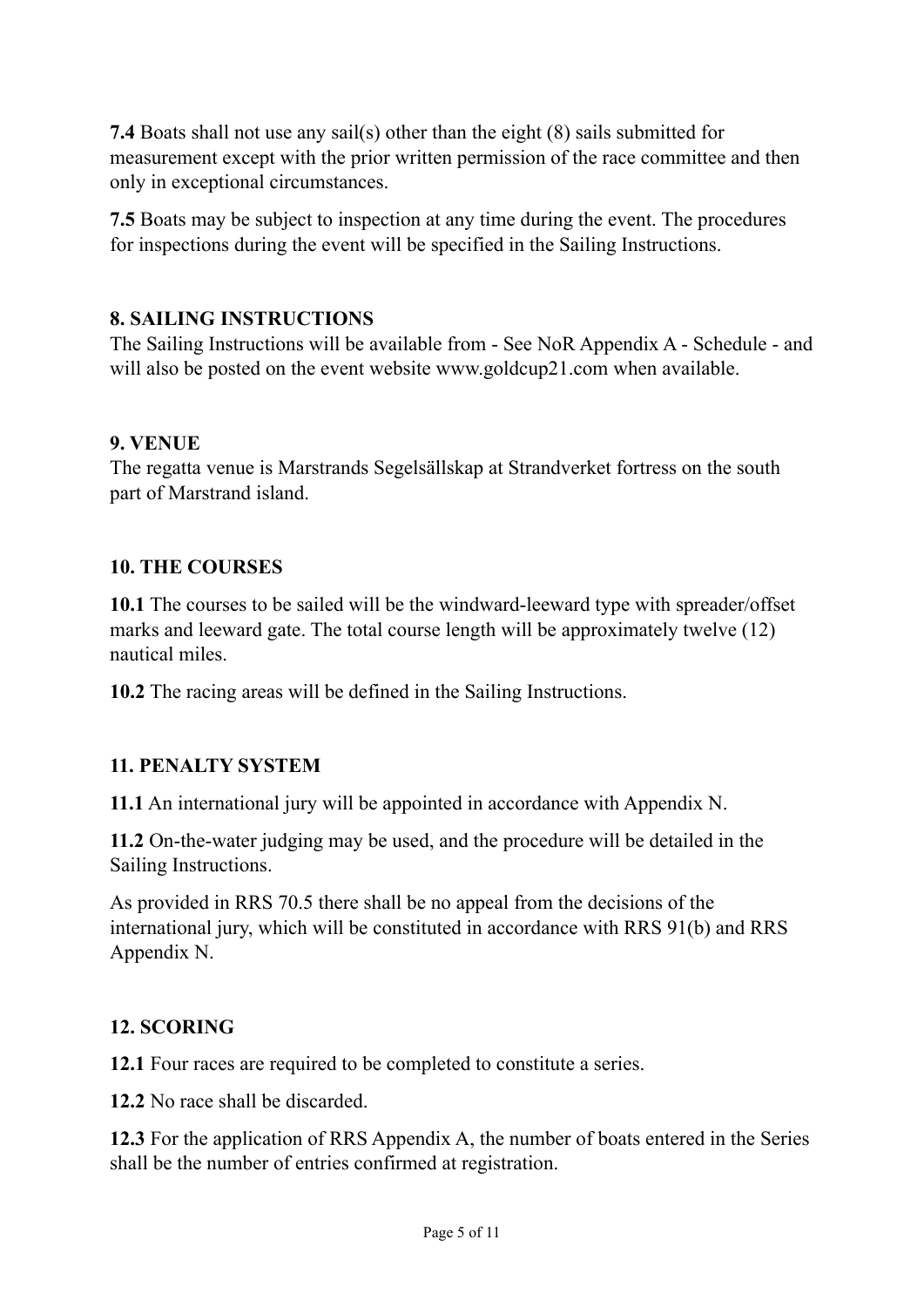**12.4** RRS A5.2 is amended as follows: A boat that did not start, did not finish, or retired shall be scored points to the finishing place one more than the number of entries confirmed at registration. A boat disqualified by the international jury shall be scored additional points equal to 10% of the number of entries confirmed at registration, fractions being raised to the next highest whole number

**12.5** RRS A8 is amended as follows: If there is a series-score tie between two or more boats, the tie shall be broken in favor of the boat or boats with the most first places and, when the tie remains, the most second places and so on until all ties are broken. If the tie still remains it shall stand as part of the final result and each of the joint winners shall hold the Dragon Gold Cup for an equal time until the next Dragon Gold Cup.

## **13. SUPPORT PERSON BOATS [DP]**

**13.1** All support and coach boats shall be registered with the Organizing Authority and will be required to comply with local legislation and event support boat regulations (see IDA Championship Regulation section 6). The Organizing Authority may refuse registrations and accept later registrations at their sole discretion.

**13.2** Each support and coach boat shall be insured with valid third-party liability insurance with a minimum cover of EUR 1,500,000 per incident or the equivalent.

**13.3** The registrant of a support or coach boat will be charged a non-refundable fee of SEK 5,000. The fee includes slipway access at Instöbron and berthing in the marina.

**13.4** All support and coach boats shall clearly display the three-letter national code of the World Sailing Member National Authority of all boats they are supporting at all times while afloat. The minimum height for the letters shall be 200 mm and visible from both sides of the boat.

**13.5** Support and coach boats shall comply with any reasonable request from a regatta official.

**13.6** In case of emergency, RC may request support boats for their assistance.

**13.7** All support and coach boat crew and persons on board craft must always wear a Personal Flotation Device (PFD) when afloat. Additionally, a PFD must be worn by anyone being towed in another boat. NoR 2.3.2 (PFD) also apply to coach boat crew.

## **14. LAUNCHING AND BERTHING [DP]**

**14.1** Launching of boats will be available on the following days: see NoR Appendix A

**14.2** Boats shall be kept in their assigned berths. Fenders and mooring lines will be required.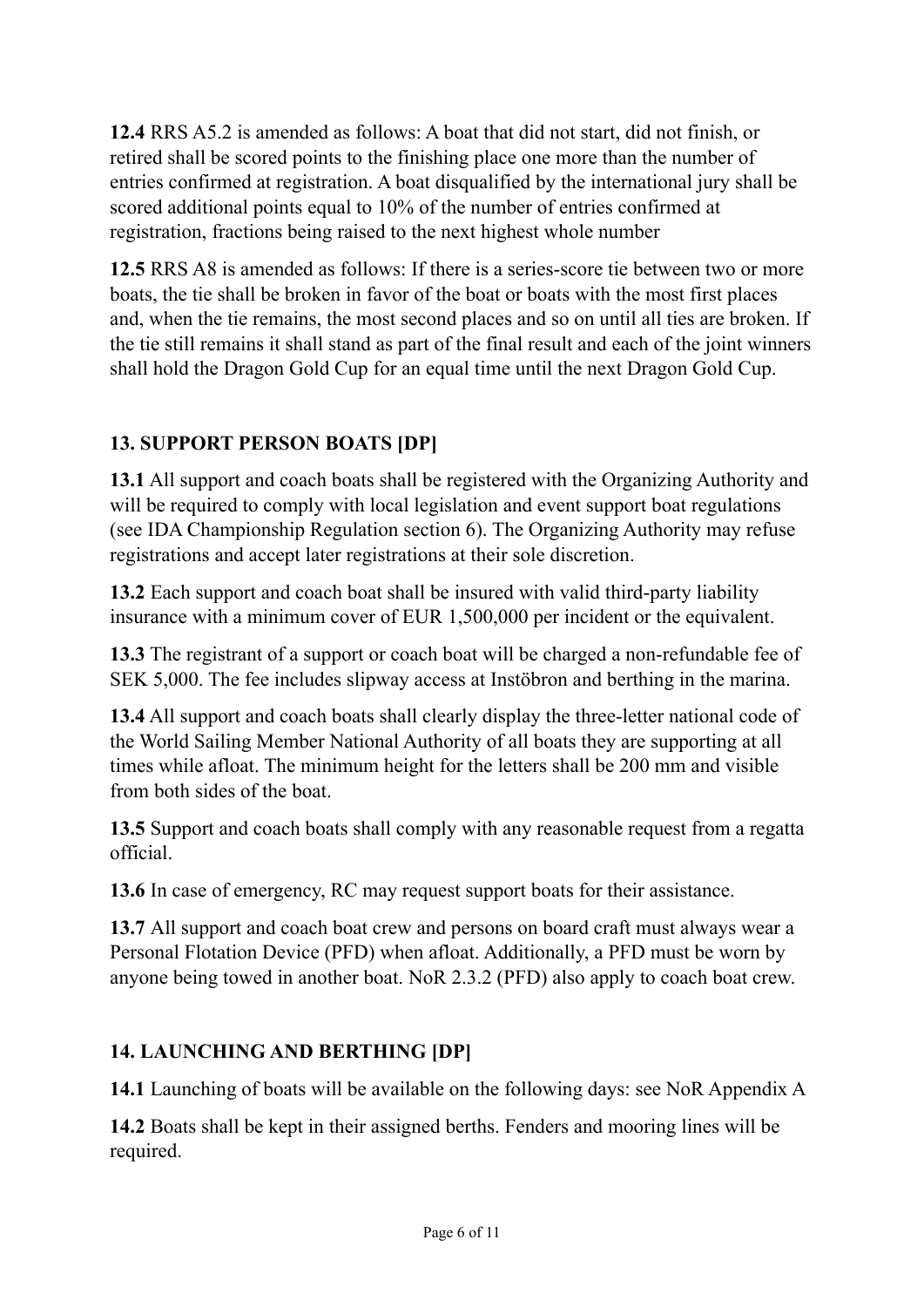### **15. LIFTING OF BOATS RESTRICTIONS [DP]**

Boats shall not be lifted out during the regatta except with and according to the terms of prior written permission of the race committee.

### **16. DIVING EQUIPMENT AND PLASTIC POOLS [DP]**

Underwater breathing apparatus and plastic pools or their equivalent shall not be used around boats between the preparatory signal of the first race and the end of the regatta.

### **17. RADIO COMMUNICATION [DP]**

**17.1** Except in an emergency, a boat that is racing shall not make voice or data transmissions and shall not receive voice or data communication that is not available to all boats.

**17.2** Race information will be given on marine VHF (156-162MHz). The channel will be stated in the Sailing Instructions.

### **18. TROPHIES AND PRIZES**

**18.1** The winning helmsman shall have temporary possession of the Dragon Gold Cup until the next **Dragon Gold Cup** (DGC Rule 2). If three or less races are completed no result shall be declared (NoR 12.1) and the Cup shall be returned to the Clyde Yacht Clubs' Association.

**18.2** The **Nations Cup** is awarded to the helmsman of the highest placed boat of the winning team in the last completed race of the Gold Cup and shall be kept until the next Dragon Gold Cup (DGC Rules Appendix 1).

**18.3** The **Borge Børresen Memorial Trophy** will be presented to the helmsman of the Dragon that wins the first completed race of the Gold Cup (DGC Rules Appendix 1).

**18.4** The Dragon Gold Cup **Corinthian Trophy** will be awarded for a period of one year until the next Gold Cup to the helmsman of the winning boat in the Corinthian series of the Gold Cup (DGC Rules Appendix 1).

**18.5** The **Silver Cup** will be awarded to the helm of the Dragon that finishes exactly halfway in the final overall results. To determine this, the number of entries is those accepted at Registration. In the event that this is an even number, then the winner will be the Dragon just below halfway. The Silver Cup will be awarded as long as at least one race has been completed. The winner will hold the Silver Cup until the next Dragon Gold Cup.

**18.6** Other prizes may be awarded.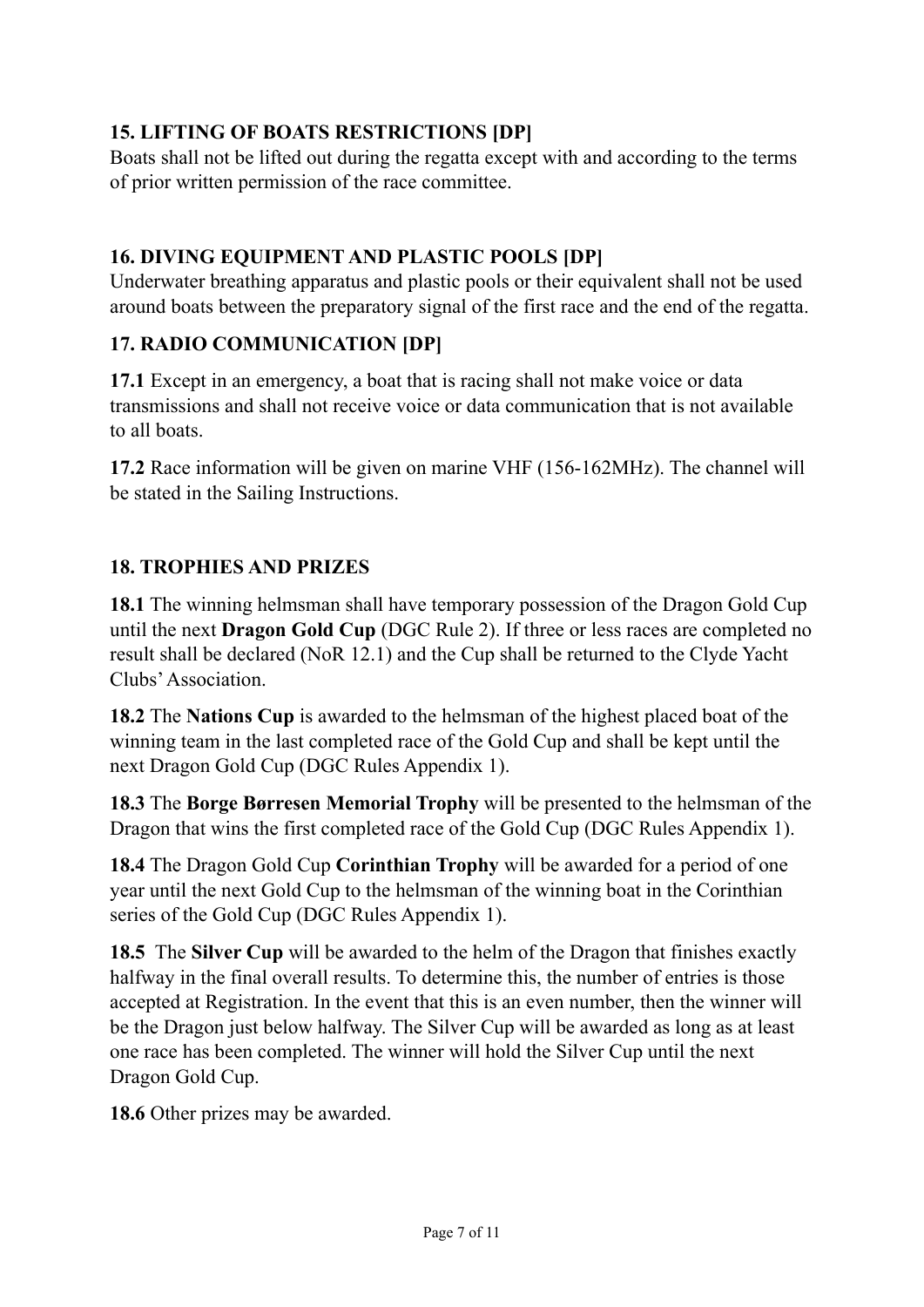#### **19. DISCLAIMER OF LIABILITY**

Competitors participate in the regatta entirely at their own risk. See RRS 4, Decision to Race. The Organizing Authority will not accept any liability for material damage or personal injury or death sustained in conjunction with or prior to, during, or after the regatta.

#### **20. INSURANCE**

Each participating boat shall be insured with valid third-party liability insurance with a minimum cover of EUR 1,500,000 per incident or the equivalent.

### **21. MEDIA RIGHTS, CAMERAS AND ELECTRONIC EQUIPMENT**

**21.1** By participating in the event, competitors automatically grant to the Organizing Authority and their sponsors the right in perpetuity to make, use and show, any motion pictures and live, taped or filmed television and other reproductions of the athlete during the period of the competition without compensation.

**21.2** Competitors may be required to attend a media press conference or may be required for interviews at the regatta. [DP] [NP]

### **22. CHANGES TO THE NOTICE OF RACE**

The Organizing Authority may change the Notice of Race; see RRS 89.2(a). Any such changes will be posted on the event website.

#### **23. INFORMATION**

For further information please contact race $(a)$ goldcup21.com or visit www.goldcup21.com

Marstrand, February 12th, 2021

PS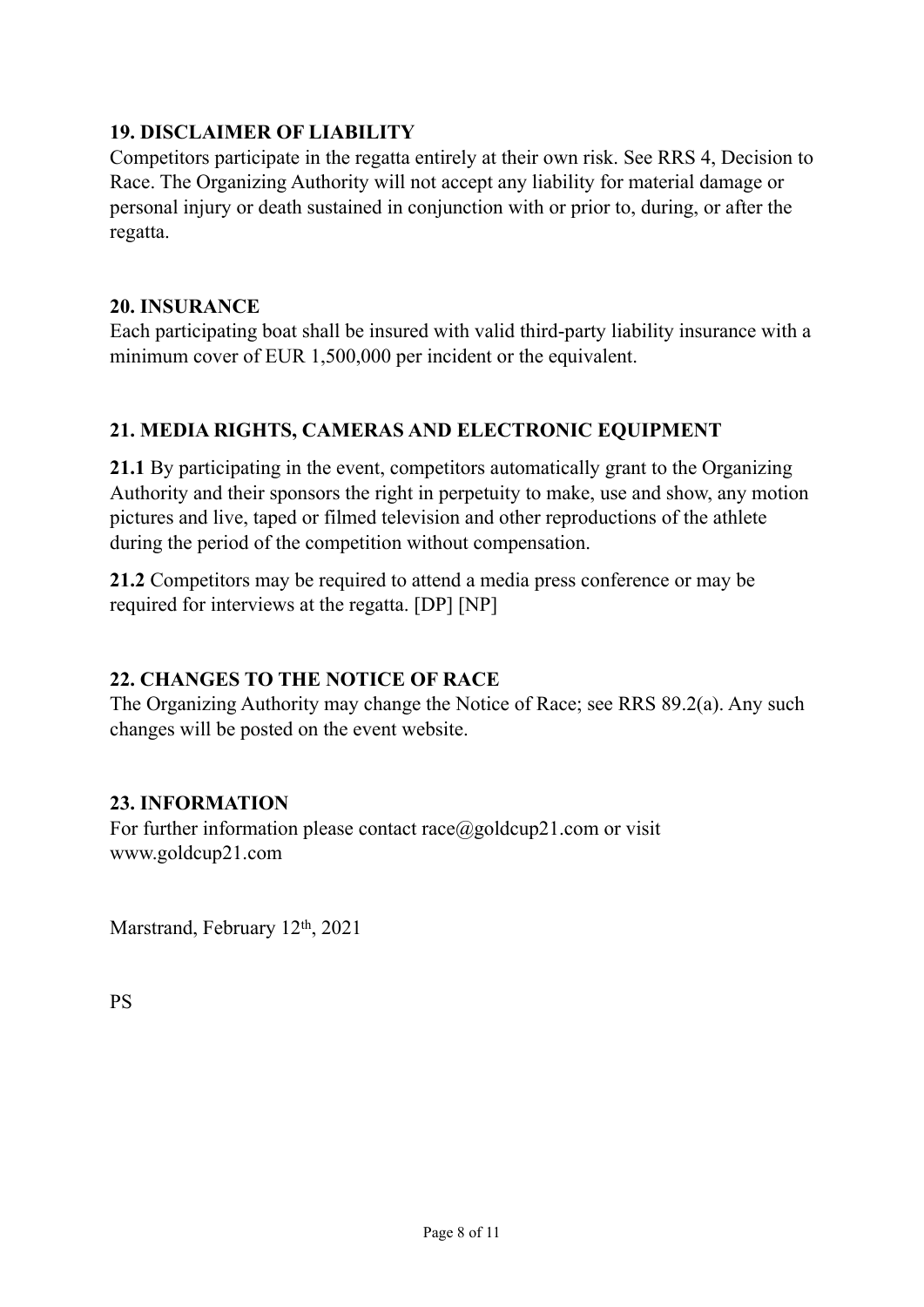### **Dragon Gold Cup 2021 NoR, Appendix A - Schedule**

| All times are CET           |                                                                                                                                                   |
|-----------------------------|---------------------------------------------------------------------------------------------------------------------------------------------------|
| <b>Tuesday 1st June</b>     |                                                                                                                                                   |
| $-24.00$                    | Deadline for regular entry fee (SEK 9,000)                                                                                                        |
| <b>Wednesday 2nd June</b>   |                                                                                                                                                   |
| $00.00 -$                   | Start of late entry fee SEK (12,000 SEK)                                                                                                          |
| <b>Thursday 29th July</b>   |                                                                                                                                                   |
| 24.00                       | 4.5.4 The closing date for entrants to confirm their eligibility for<br>the Corinthian Division.                                                  |
| 24.00                       | 4.5.5 All crew shall hold a valid categorization prior to this<br>closing date, which does not expire until after the final day of the<br>regatta |
| <b>Saturday 1st August</b>  |                                                                                                                                                   |
| 24.00                       | Entries and relevant entry fees must be received prior                                                                                            |
| <b>Thursday 12th August</b> |                                                                                                                                                   |
| 09.00-18.00                 | Measuring and inspection                                                                                                                          |
| 10.00-18.00                 | Launching and berthing                                                                                                                            |
| 10.00-19.00                 | Registration and crew weighing. Sailing instructions available.                                                                                   |
| <b>Friday 13th August</b>   |                                                                                                                                                   |
| 09.00-18.00                 | Measuring and inspection                                                                                                                          |
| 10.00-18.00                 | Launching and berthing                                                                                                                            |
| 10.00-19.00                 | Registration and crew weighing                                                                                                                    |
| <b>Saturday 14th August</b> |                                                                                                                                                   |
| 09.00-12.00                 | Measuring and inspection                                                                                                                          |
| 09.00-12.00                 | Launching and berthing                                                                                                                            |
| 10.00-18.00                 | Registration and crew weighing                                                                                                                    |
| 14.00                       | Practice race                                                                                                                                     |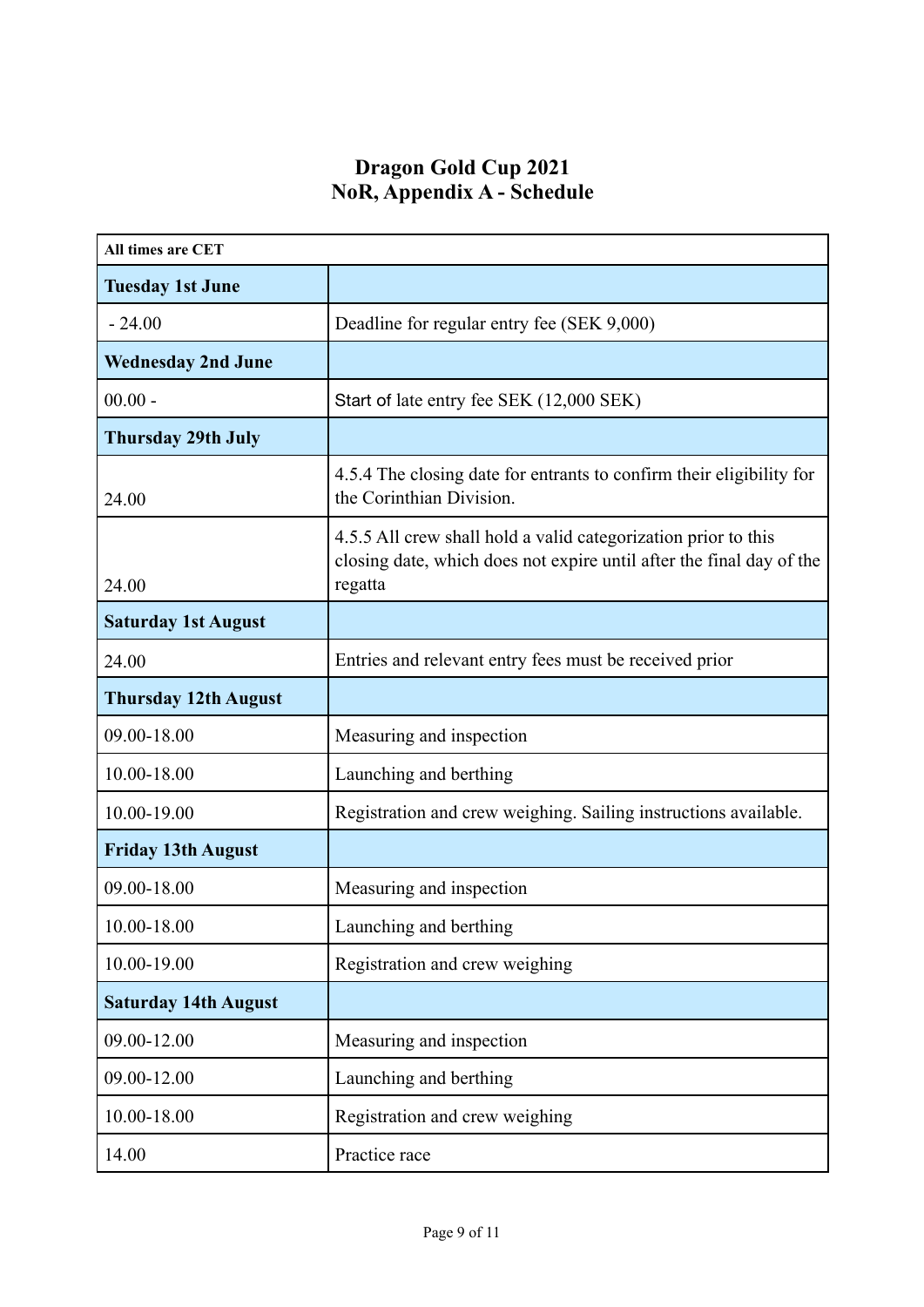| <b>Sunday 15th August</b>    |                                                                                                                                     |
|------------------------------|-------------------------------------------------------------------------------------------------------------------------------------|
| 09.00-10.00                  | Measuring and inspection (late)                                                                                                     |
| 10.30                        | Skippers briefing                                                                                                                   |
| 13.00 first warning signal   | Racing                                                                                                                              |
| 18.00                        | 4.11 Each boat shall produce a valid measurement certificate not<br>later than 18.00 but always before participating in any racing. |
| 18.00                        | Welcoming party                                                                                                                     |
| <b>Monday 16th August</b>    |                                                                                                                                     |
| 10.30                        | Skippers briefing                                                                                                                   |
| 13.00 First warning signal   | Racing                                                                                                                              |
| <b>Tuesday 17th August</b>   |                                                                                                                                     |
| 10.30                        | Skippers briefing                                                                                                                   |
| 13.00 First warning signal   | Racing                                                                                                                              |
| <b>Wednesday 18th August</b> |                                                                                                                                     |
| 10.30                        | Skippers briefing                                                                                                                   |
| 13.00 First warning signal   | Racing                                                                                                                              |
| <b>Thursday 19th August</b>  |                                                                                                                                     |
| 10.30                        | Skippers briefing                                                                                                                   |
| 13.00 First warning signal   | Racing                                                                                                                              |
| <b>Friday 20th August</b>    |                                                                                                                                     |
| 08.30                        | Skippers briefing                                                                                                                   |
| 11.00 First warning signal   | Racing                                                                                                                              |
| 15.30                        | No warning signal after 15.30                                                                                                       |
| $15.00 - 20.00$              | Lifting of boats                                                                                                                    |
| 17.00                        | Prize giving ceremony                                                                                                               |
| <b>Saturday 21st August</b>  |                                                                                                                                     |
| 08.00 - until finished       | Hoisting                                                                                                                            |